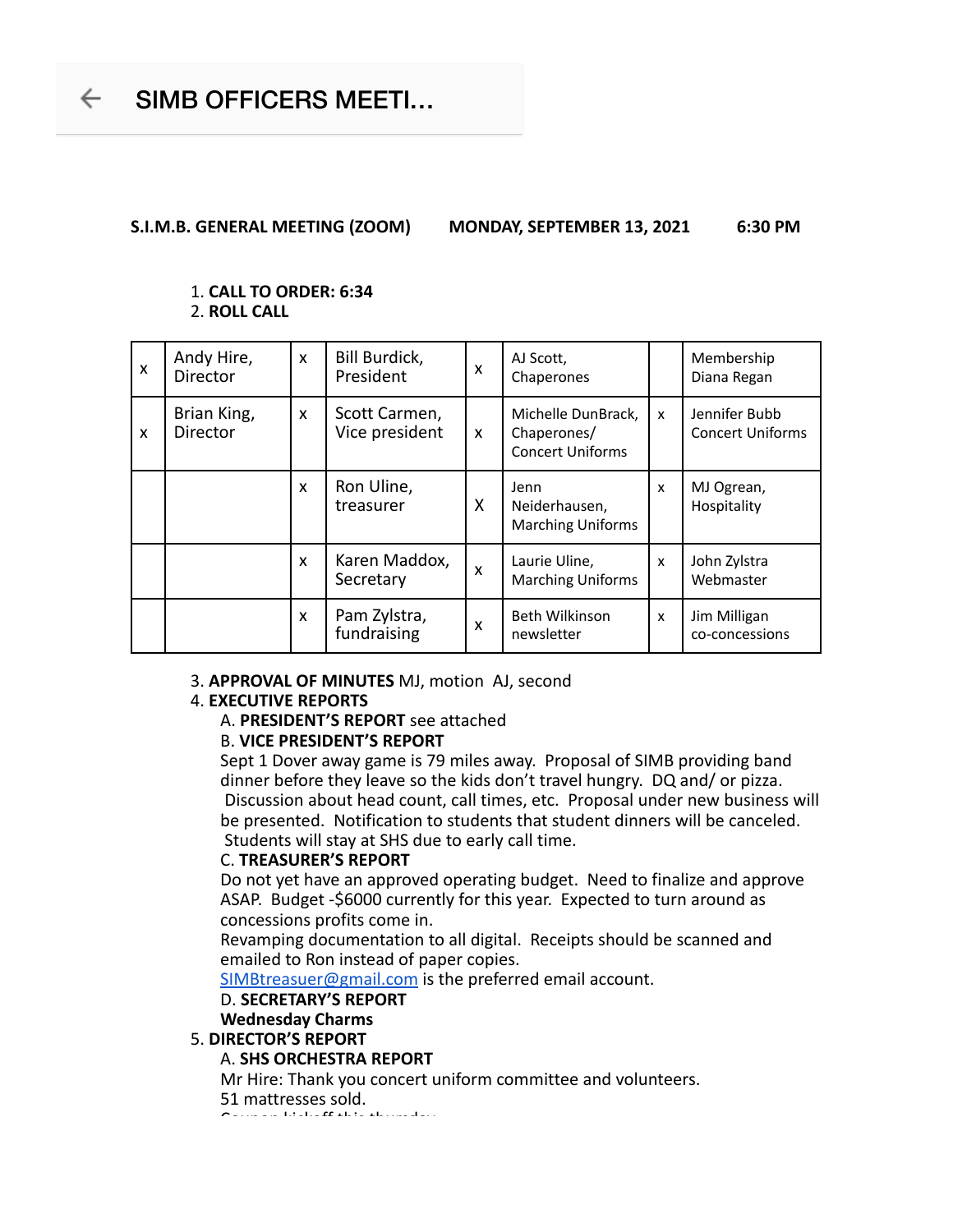Coupon kickoff this thursday

Electrify Your Symphony programming is underway Online ticketing through BrownPaperTickets. Nov 19 concert. Parent informational letter sent to parents and in Google Classroom.

Oct 20 Concert. Potluck is being discussed with Mr Wingler.

Disney trip info sent via Google Classroom. October 1 registration deadline. Chaperone intent forms being accepted still.

# B. **SHS BAND REPORT**

Mr King: Thank you to all volunteers. Very big help. Complimentary email from Solon on our band.

Medina home Friday, Lakewood Band Festival Saturday, Day at the Chalet Sunday

New drills will be coming up. Oct 8 Homecoming/8th grade night, Oct 15 Senior Night.

## C. **SMS ORCHESTRA REPORT**

Beth to read Ms Taylors report: Sending home Electrify Your Symphony and t shirt order form being sent home. Fundraiser for activities account being planned.

## D. **SMS BAND REPORT**

Mr Chidsey: SMS band/orchestra fundraiser

a. Later September - still needs approval but paperwork is in the works.

b. This is to replenish our activity accounts. We haven't needed a fundraiser for 4 years or so.

6. Bands are doing well - everyone is up and running

7. Excited to have 6th grade every day this year - and we are already seeing the benefits

a. Students are retaining more, and there is more consistency.

b. Lots of 6th grade beginners -

c. Because of COVID causing low 5th grade numbers last year and many new move ins, we have a bumper crop of 6th grade beginners.

d. Every day will help them catch up much faster.

8. Eagle Scout instruments -

a. We have at least 1 student using an instrument. The fee was the same as other school owned instruments.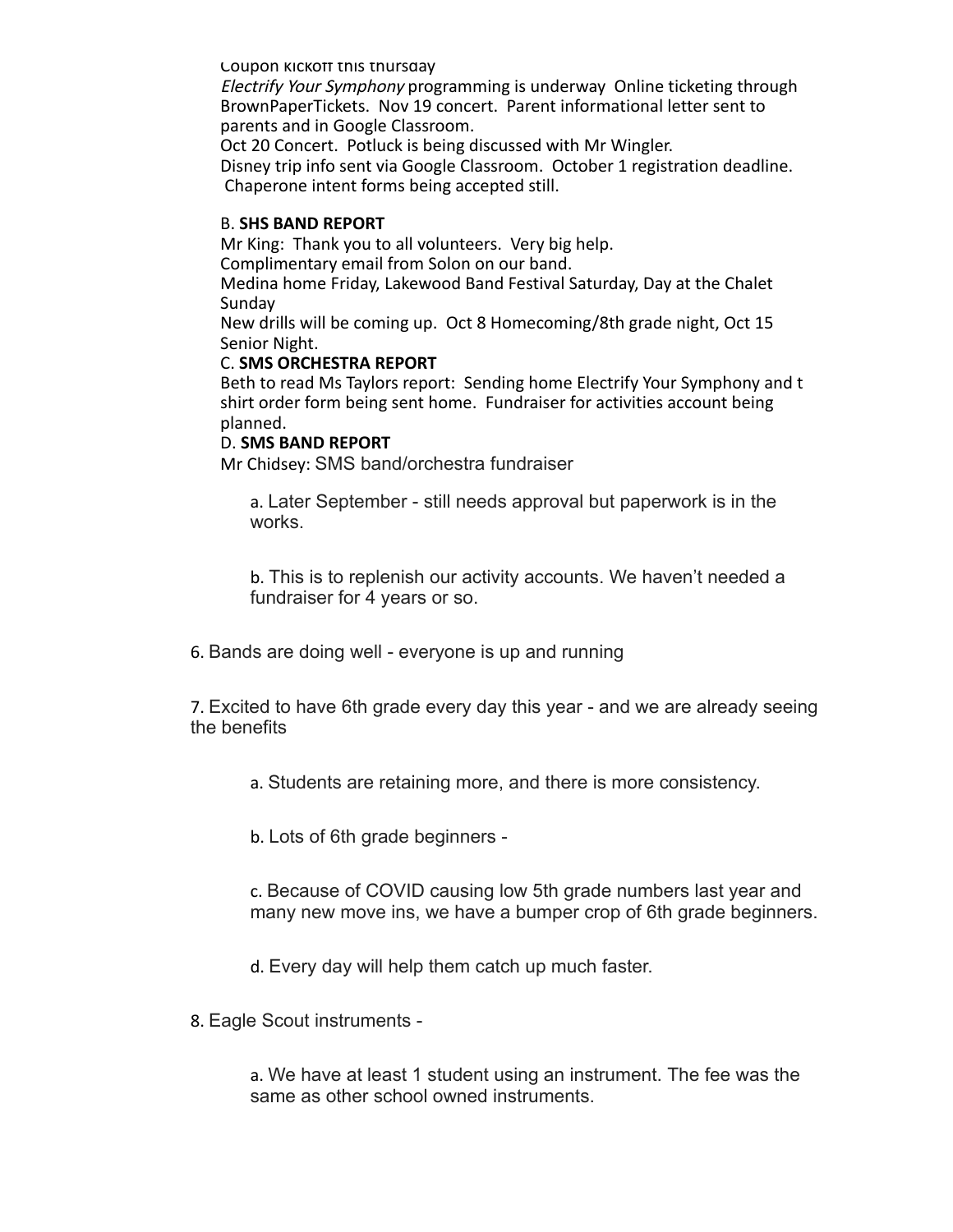b. I'll send \$30 over to SIMB for this

c. The instruments are in good condition, but we could use a few new cases. Maybe that would be something to upgrade in the near future.

9. 5th grade beginners are beginning this week -

a. Great response this year - especially after last year.

10. 8th grade night with the marching band is October 8th.

# 11. **PUBLIC COMMENT**

Question: Will potlucks be held? Still in talks with Mr Wingler if this will be possible this year.

Member started making shirts for band parents raising \$200 for SIMB. Would like to know how to submit profits with SIMB. Discussion about submitting designs to SIMB and directors before proceeding in the future. Pam reached out to work with member in the future.

Discussion about website, submissions, and optimizing publication

Discussion about possibility of creating a directory

Member asks if Senior night recording will take place. Mr King confirmed that it will.

# 12. **OLD BUSINESS**

# 13. **NEW BUSINESS**

Motion to provide meal for Dover away game by Scott C. Tracy G second . All in favor.

## 14. **NOMINATION COMMITTEE**

15. **COMMITTEE REPORTS**

## A. **CONCERT UNIFORMS**

Tux fittings tomorrow. Dresses are ordered. Everything moving along smoothly.

## B. **CHAPERONE**

Thank you to all volunteers. 3 more needed to Dover game.

Will chaperones be needed for concerts this year? Directors both agreed it was helpful.

8th grade chaperones needed for Homecoming game.

# C. **HOSPITALITY**

Provided popsicles for MS camp in the summer. Our next effort would be the potlucks, if approved. Maybe some other social event for the kids, like an ice cream social or food truck.

# D. **PUBLICITY/WEB**

working on getting the website info updated

# E. **MARCHING BAND UNIFORMS**

Thank you for volunteers.

Guard uniforms will be washed. MidSeason cleaning will be planned soon. Seniors were given Green band for recognition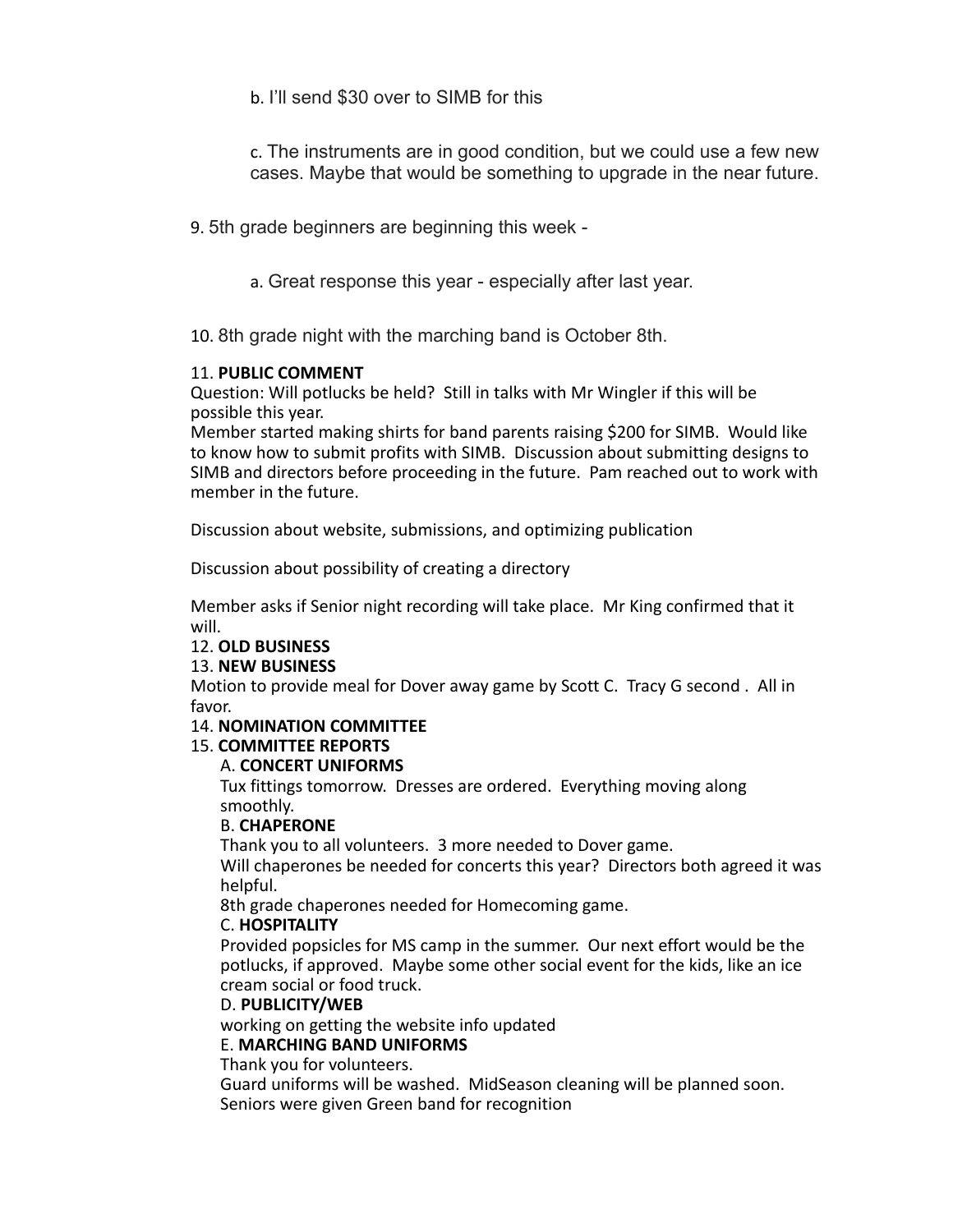# F. **MEMBERSHIP**

160 members for the year to date. Early bird drawing for DQ. 2 (student) winners were drawn.

Working to have own table on display at football games.

# G. **NEWSLETTER**

Use gmail account. wilkisonbeth@gmail.com. All submissions for Sept due the 24th.

# 16. **FUNDRAISING**

# A. **CONCESSION**

Jim M: It takes an army to put a football game together. Committee and family members are appreciated. Sign up Genuis help but volunteers are always needed.

Solon home JV game was not as expected but we did have revenue.

Constantly exploring ordering options and inventory for concessions. Adjusting quantities and preferences. Visitor stand fridge is down. Have been using ice in coolers for pop.

Communication during games needs to be improved. Working on ideas to do that.

Oct 16 is a game we are hosting for 2 other districts. This falls immediately after a varsity FB game on Oct 15.

# B. **GENERAL FUNDRAISING**

Appeal store is open. Mom and Dad shirt are available, yard signs, and other design options.

Dining to Donate Oct 12 at Dairy Queen

Coupon books are in print hoping soon distribution

Southpark Mall 25th anniversary. Will be selling 600-800 pumpkins, proceeds will be split with SIMB. Requesting student reps, around 12, and chaperones. Money toward Disney Trip.

Ornaments are in band room. Will need crafters/ decorators to decorate. Fundraiser for Harvest Saloon needs volunteers. Organize community donations, selling tickets, raffle baskets, 50/50 raffle

# 17. **LIAISON REPORTS**

- 18. **OTHER COMMITTEE REPORTS**
- 19. **ADJOURNMENT** 8:46
- 20. **NEXT MEETING: MONDAY, OCTOBER 11, 2021 AT 6:30 PM (ZOOM)**

## **PRESIDENT'S REPORT: MONDAY, SEPTEMBER 13, 2021**

## **THE PURPOSE OF SIMB:**

A. Provide volunteer support to the band and orchestra programs and directors within the Strongsville City Public Schools.

B. Provide supplementary financial support to the band and orchestra programs within the Strongsville City Public Schools outside of the district budget.

C. Promote and foster interest in the band and orchestra programs with in the Strongsville City Public Schools.

D. Sustain the Fundraising efforts by SIMB.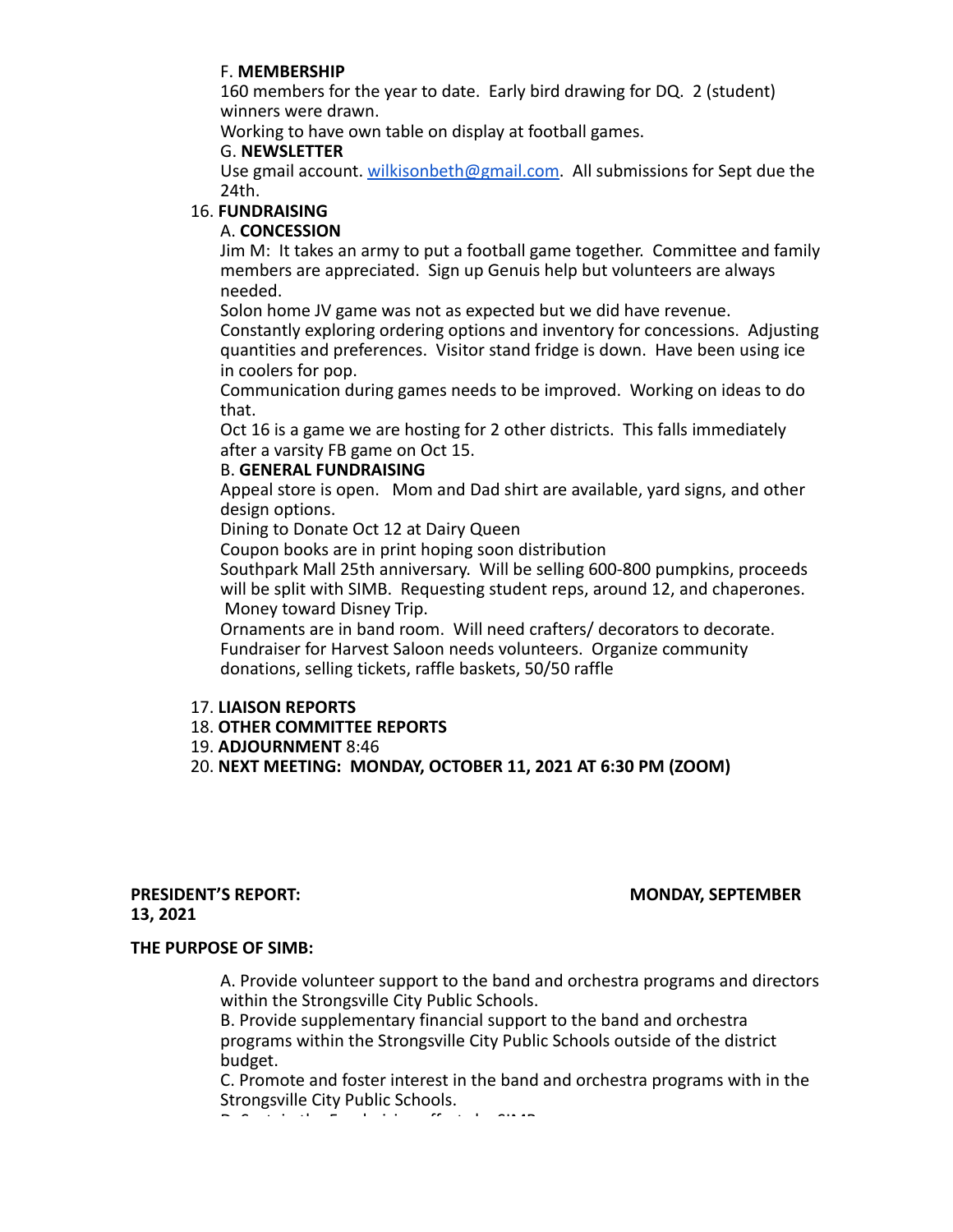# D. Sustain the Fundraising efforts by SIMB.

# **THANK YOU EVERYONE:**

The 2021-2022 School Year is starting off with a Big Bang!! The Chairs, Officers, Directors and Volunteers have been extremely busy. I want to take a moment to say **"THANK YOU"**. Your support is truly appreciated. **YOU** are the **STRONG** in Strongsville Instrumental Music Boosters.

# **NEW SHED:**

The New Shed is up. A special thanks goes to Keith Simak from Maintenance and his staff for assembling the New Shed. Also, Maintenance has taken on Custodial Care of Catan Stadium. In the past the Custodial Crew was tied to the High School. On Wednesday, September 01, 2021, we noticed that inventory level on water was in question. We were

missing product. In talking with Keith Simak, On Monday, August 30<sup>th</sup>, the shed was wide open. He was reviewing the video tape to see what transpired. The position of the cameras could not show any tampering. In talking with Steve Breckner who is the Director of Facilities, he would replace any lost product for us. The shed was locked, the concession was locked. I asked to Steve to see if the alarmed was turned off. The key was in the main concession. The key is there in the event that Maintenance had to put something of ours in the shed. The reason for this is the New Shed is property donated to SCS by SIMB. SIMB has the use total usage of the SHED because of the donation. It is a legality issue when dealing with insurance on the Catan Property. SCS is responsible for the update and upkeep of the New Shed. As of now, the Key to the Shed is in the hands of Concessions.

# **SIMB MAINTENANCE FOR THE NEW YEAR:**

I know that we are just starting the new school year**.** We will have two positions available for the new school year. The Positions are the following: President and Treasurer. If anyone is interested in running for one of those position, please reach out to Andy Hire. Under Article VII the following will happen:

**Section 7.01.** The Nominating Committee shall be appointed in January by the President with direction from the Board.

**Section 7.02.** The names of the members appointed to the Nominating Committee shall be listed in the minutes and February newsletter sent to membership.

**Section 7.03.** The Nominating Committee shall submit nominations for elected offices at the April General Meeting. Consent of all candidates for office must be obtained before their names are placed in nomination.

**Section 7.04.** To minimize transition disruption, elections for President and Secretary will be held in even numbered years and elections for Vice President and Treasurer will be held in odd numbered years. Nominations may be made from the floor. If there is only one candidate for an office, the Secretary may be instructed to cast the elective ballot for the nominee.

**Section 7.05.** The officers shall be elected by majority vote ballot (when written ballot is needed to present numerous candidates) at the April General meeting.

**Section 7.05.** The term of each office shall be two years.

**Section 7.06.** No officer shall serve more than two (2) consecutive terms in the same elected office. Exceptions to this provision may be made by majority vote at the April General Membership meeting.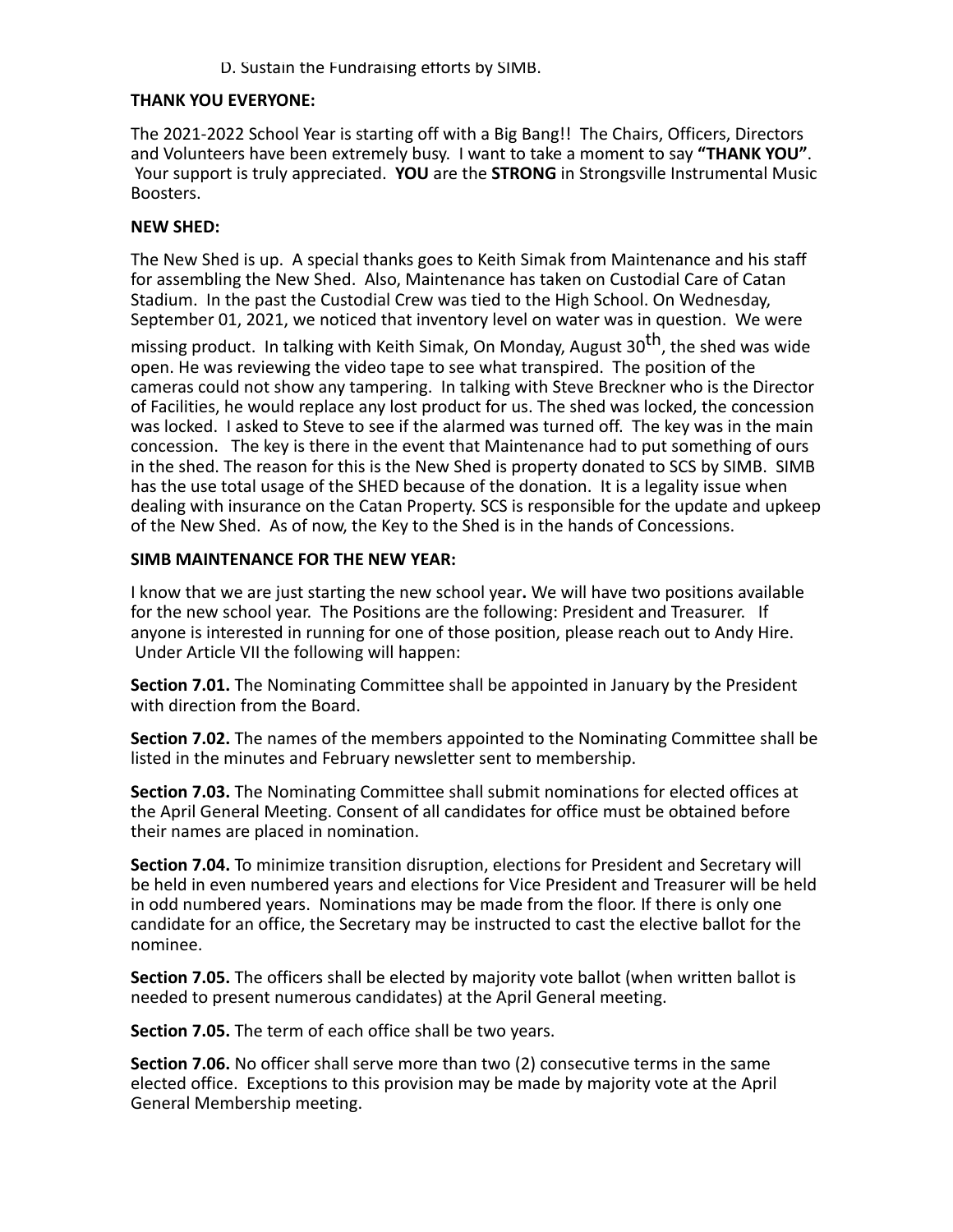**Section 7.07.** The Board shall, by majority vote, elect a member of the organization to fill any office which becomes vacant during the year. The elected officer will serve the remainder of the unexpired term.

 SIMB has a bylaw amendment that was tabled last April. We will be putting a committee together for the review of the tabled bylaw. Those who are interested in joining that committee should reach out to Scott Carman. As Vice President of SIMB, he is the facilitator of the bylaws. The Committee will be meet in December of 2022.

## **APOLOGY FROM THE MIDVIEW BAND DIRECTOR:**

Good morning all,

I just wanted to write and formally apologize for the behavior of one of our parents toward your program last night. We are very grateful for the hospitality you provided out of the goodness of your hearts and she had no call or authority to treat your volunteers as she did. We will be handling this on our end. I hope we can put this incident behind us as my kids had nothing but good things to say about the behavior of your band members towards them. I thought you put on an excellent show last night and was very impressed with the precision and cleanliness of the marching!

Again, I apologize on behalf of the band for the incident. Good luck with the rest of your season and I hope you have a restful weekend.

-- Colleen Crayton High School Band Director Midview Local Schools 38199 Capel Rd. Grafton, OH 44044

After half time, we had some products that were not selling well. We gave those items to our Marching Band. A Volunteer from the Midview Band saws this and went to complain to our Concession Staff. She complained that We as an organization was inconsiderate and quite rude that we only cared for our band, and showed no consideration towards the Midview Band. She indicated that some students forgot their money and could not buy food nor drink.

The individual came across as the director of the Midview Music Program. She lambasted some of our Parent Volunteers. When one parent directed her to me, I listened to her concern and took action. Sharon Alley sent over some water to the Midview Band. Scott Carman and I sent over leftover Pizza and Chicken Sandwiches. As we dropped off the food, Scott and I were approached by two members of Midview High School. They asked why we were bringing food over to them. We told them about this lady who came across as the Band Director. Ms. Colleen Crayton turned around an told us that she was the director. She asked us to describe this woman. We did. We also told her that if there was a student in need, we would have helped them. We are parents. We would not turn our backs on a child. I asked to talk to us, do not talk at us or down to us. I told Ms. Crayton; The person heart was in the right place but her overzealous attitude darken the conversation. The person next to Ms. Crayton was the Principal from Midview. He was in complete disbelief and apologized profusely. The incident would be taken care of by him.

An incident report was later written to Brian King and Andy Hire. Mr. King in a follow up statement stated that Ms. Crayton spoke to him after the game.

## **CHICK FIL A**

On Tuesday, September 7, 2021. Jim Milligan and I received an email from Brian Wellman.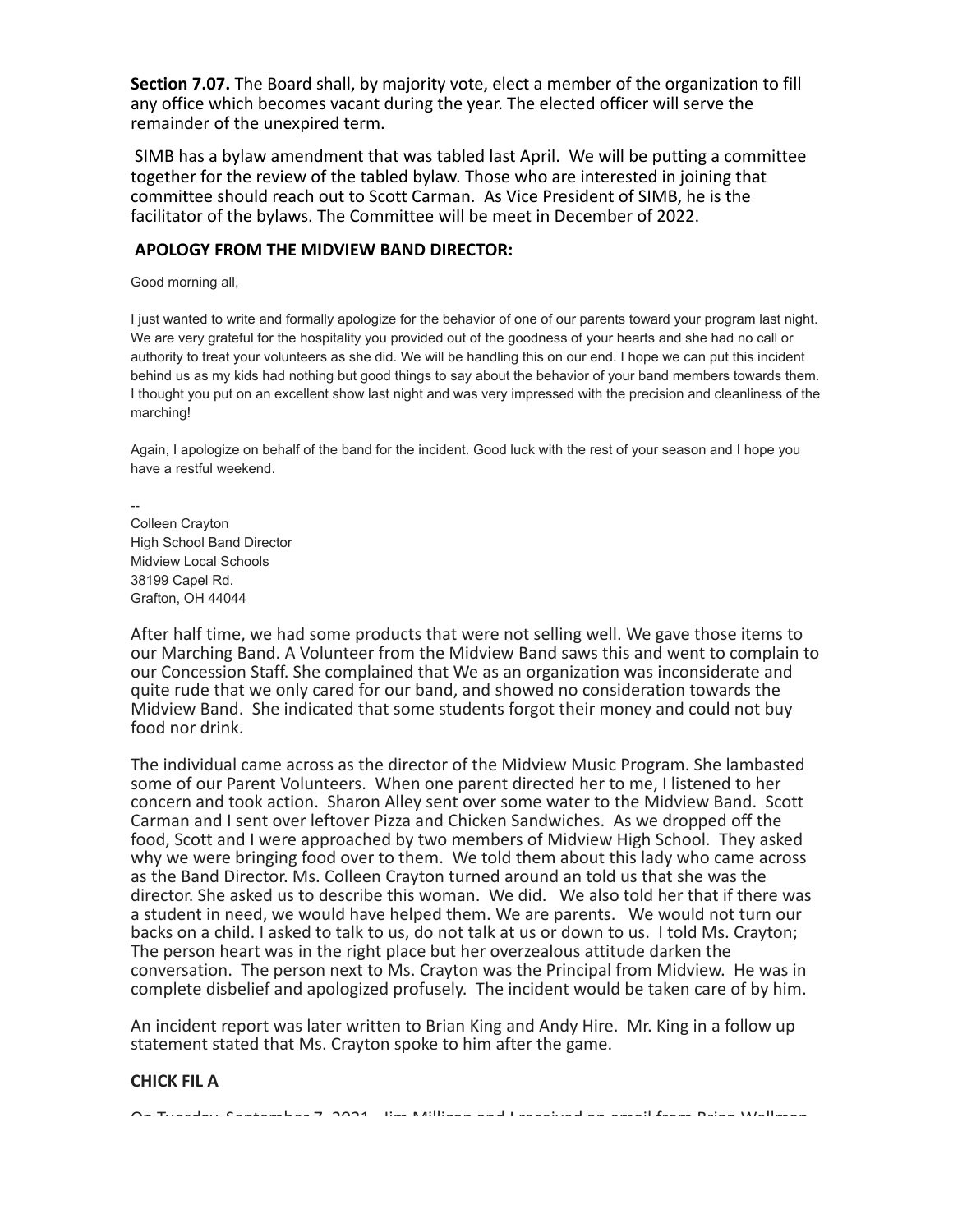On Tuesday, September 7, 2021. Jim Milligan and I received an email from Brian Wellman. He is the owner of the Chick Fil A. He was disappointed that we moved away from Chick Fil A and moved over to Dairy Queen. Here is the email that he sent to Jim and I and my incident report that I sent to the Officers, Directors and Denny Ziegler.

### Bill and Jim,

 I wanted to reach out about the change in concessions at Strongsville High School. Chick-fil-A has been partnered with SIMB for 10 years, and we value the relationship we felt we had built. This year, with no discussion and no consideration, we found out the concession program changed. I understand change happens, but it is surprising not to be included in any of the discussions. We had actually setup our team in another CFA during our reinvestment period to ensure you would see no disruption in service, then after multiple unreturned calls we saw a Facebook post stating DQ was the concessions provider.

 Over the years we have structured our concessions program to ensure SIMB was fund raising between \$900- \$1500 (per game), by donating 100 sandwiches and providing \$2.00-\$2.50 margin in the sandwiches above 100. My goal has always been to help SIMB raise as much as possible. When we started, we used to say we wanted SIMB to be able to purchase a minimum of one instrument or uniform from the proceeds of each game. We certainly would have done anything we could to help you meet your goals, even if the goals had changed. In the end, I hope you can understand how a local business owner and longtime partner, who has contributed to all aspects of Strongsville Schools, could be disappointed when he/she is excluded from the discussion. All of that said, I remain a dedicated supporter of our schools and music education at all levels.

Sincerely,

Brian

## The Incident Report to the Directors, Officers and Athletic Director

Afternoon Everyone –

 Jim Milligan and I received this email yesterday afternoon. Jim's was resent to him by me because his email was sent to the wrong email address. It was from Brian Wellman from Chick Fil A Strongsville. He is the owner operator. He was concerned that we made changes with our Concession Menu. The menu changes were a decision made by the Concession Team. Brian is not happy that we did not talk to him. Personally, I do not know who Brian is until we had a conversation. We spoke on the phone or about 30 minutes.

 He feels disrespected because we did not talk to him. I explained that the organization was not happy with the last fall fundraiser for Friday Night Football. I told him that when we spoke to Jade, she indicated that we only garnered only \$.23 cents in the total fundraiser. He commented that he only had 3 families mentioned the SIMB Fundraiser. That is a total bunch of bunk, because my family alone was there 2 times purchasing at Chick Fil A during the fundraiser. That does not include other SIMB Families. When I told him that, he turned the blame on to Denny Ziegler for his lack of marketing effort. His store was not advertised properly. I told him that we sent all our vendor advertising of the Friday Night Football Fundraiser to Dan Foust at the BOE. Dan sent out the mass blast throughout the system. His comeback to me was that brought his food truck to the Football Games. The proceeds would go to SIMB and Athletics. I told him that SIMB did not receive any of those funds.

 I brought up that you closed your store for a remodel and SIMB was not told of this. We found out via Social Media. Brian told me that he spoke to a Kelly from SIMB about the change. Would someone please introduce Kelly to me? I never met this lady. I would like to get her side of the story. Finally, last comeback was Royalton, Brunswick and Medina stayed with them. Those Programs do not have our type of Sponsorship. The Concession Team made a decision, and I back my TEAM.